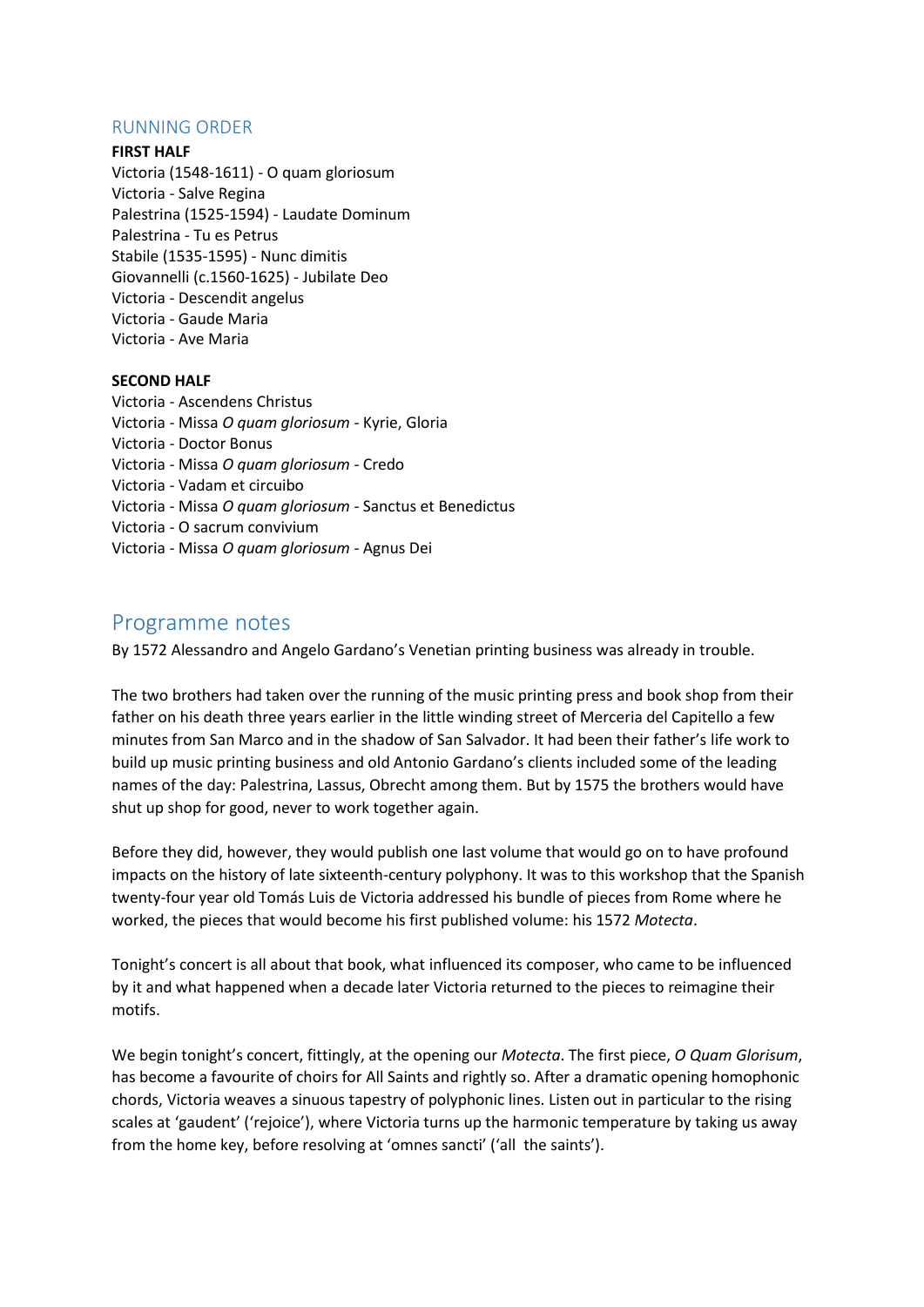Our second piece is much grander in scale. The Salve Regina is the hymn to the Virgin sung at the end of each day between Trinity Sunday and the start of Advent. Victoria sets the deeply poetic text in four sections, each with six voices except the third, which is an intimate quartet beginning at 'Et Jesum…'. The beginning 'Salve' has the same shape as the Gregorian chant for this text, and it is passed around the voices until the second soprano takes it up, who repeats it again and again at different pitches and at different times, sometimes high above the other voices and sometimes in the middle, but constantly present – showing on the one hand Victoria's indebtedness to the monophonic canon that predates him, but also allowing the salutation to take on an almost hypnotic quality.

Victoria went to Rome when his voice broke (almost certainly in 1565). He was already a proficient musician and was admitted to the Collegium Germanicum as a singer, and later organist. It is still there, on the Via Barberini – a few minutes from the Roma Termini station. A short walk away, was the newly established Roman Seminary, where Palestrina (1525-1594) was *maestro di cappella*. There was lots of comings and goings between these two establishments, and it seems very likely that Victoria and Palestrina knew one another. There is even evidence (not least by Victoria's early mastery of Palestrina's polyphonic style) that Palestrina may have taught Victoria.

Our next two pieces then, are examples of Palestrina's mature style and both published in our crucial year of 1572. These were the brand-new pieces in Rome that Victoria may have heard and studied and he compiled his own collection of motets. Interestingly, Palestrina didn't ask the Gardano brothers to publish his pieces, but rather their only serious rival Scotto (again in Venice – the hub for printing in Italy at the time).

Palestrina sets Psalm 116 (modern numbering Ps.117) for his motet *Laudate Dominum.* It is the shortest of all the psalms, but Palestrina lavishes full eight-voice polyphony on the text, presumably implying 'all the nations' ('omnes populi'). After an antiphonal opening, the most exciting writing comes towards the end when all eight voices are offering equal, but distinct, contributions at 'manet in aeternum' ('endures forever').

St Matthew recounts a scene between Jesus and St Peter in the sixteenth chapter of his Gospel. Jesus is asking his disciples who people say that he is. They reply that some say he is John the Baptist (more about him later), and others Elijah and so on. In response Jesus turns the question on them: 'But what about you? Who do you say that I am?' Peter (who has been called Simon until now) springs forward and says 'the Messiah, the Son of God' and for this answer, Jesus responds with the words Palestrina now sets: 'You are Peter, and on this rock I will build my church, and the gates of Hades will not overcome it.' All this background is here because I want to convey that the words Palestrina sets originate in an intimate and private setting, and I think this is reflected in Palestrina's gentle and subtle writing. It is a long way from the Michelangelo's huge letters of the same text running around the inside of his dome in St Peter's.

Stabile (c.1535-1595) was also a pupil of Palestrina and has left us a handful of excellent motets and canticles. My favourite is tonight's *Nunc Dimittis* and it is deliberately placed next to the Palestrina so you can hear just how similar the compositional style is. Listen out for the way the voices join one by one at the beginning, the way the two 'choirs' hand ideas back and forth to one another (sometimes mesmerizingly quickly as at 'et gloriam'), and the piercing beauty of the whole choir coming together for the beginning of the Gloria.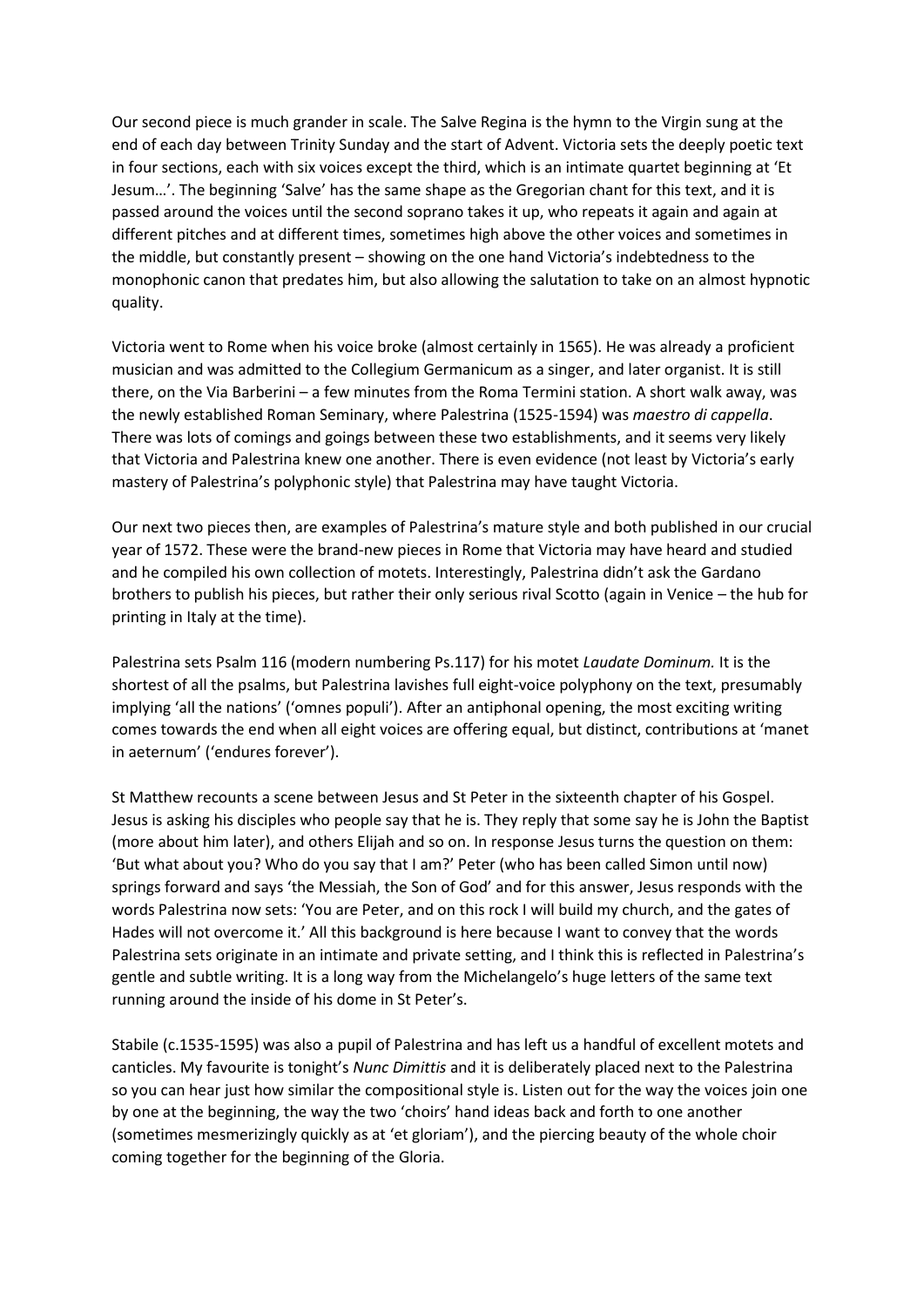Giovanelli (c.1560-1625), by contrast, was of the generation after Victoria and Stabile. He was a pupil of Palestrina's, too, but likely to be one of his last, and is likely to have known Victoria and his output as much as Palestrina's (Victoria did not resettle in Spain until 1587). He succeeded Palestrina at St Peter's on Palestrina's death. The majority of his output comes from the early and mid-part of his careers, though it is not known why this is the case. His *Jubilate Deo* is an interesting extension of the Roman School style. In particular, Giovanelli is particularly comfortable swapping and changing between a two in a bar metre, to three in a bar.

We return to the *Motecta* for the final three pieces of our first half. *Descendit Angelus* describes the angel visiting the father-to-be of John the Baptist, Zacharias, to announce that his wife, Elizabeth, will give birth and he shall be called 'John the Baptist'. Victoria opens with a clever canon at the fifth (same pitches, five notes down) and a falling motif that suggests the angel's descent. It gives way to beautiful filigree polyphony that stops only twice in the piece. In each case, it does so to shine a light on the name 'Iohannes Baptista', giving the motet a dramatic and moving architectural scheme.

The *Gaude Maria* is a short motet in praise of the Virgin of unclear origin. Victoria sets a text that is at odds with any other setting of the text. Still, I include it here as another example of Victoria's mastery of canon. This time, the two soprano lines sing the same music two bars apart from one another, while three, free lines copy, imitate or contrast below.

We close the first half of our concert with the sublime *Ave Maria.* Victoria clearly put particular effort into this piece. It is the last in his *Motecta*, the only in eight voices and is particularly moving with its harmonic twists and soaring soprano lines. Watch out in particular for the move from two to three in a bar, which is handled far more subtly than Giovanelli, and the interplay of the top two lines in the closing moments.

## INTERVAL

If Victoria was at pains to imagine the descent of the angel in *Descendit Angelus*, the ascent of Christ is all the more obvious in Victoria's lively motet *Ascendens Christus*, which kicks of the second half of our concert. All the voices chase one another higher and higher before the 'alleluia' begins. Watch out for the final set of alleluias, which is the same as the first but the upper voices have been swapped over.

The famous *Missa O Quam Gloriosum* peppers the second half of our concert. It was written some 11 years after the publication of the *Motecta*, and is based on the motet of the same name and incorporates many of the motifs, with some new ones added to support the longer movements. Masses of this type are known in England as parody masses and all of Victoria's masses, except his Quarti Toni and the Requiem (both based on Gregorian chants), use a motet or chanson of Victoria or another composer.

*Doctor Bonus* is a short motet for St Andrew. It is an anomaly, because of all the pieces we sing tonight by Victoria, this is the only one he revised in later life. First in 1583 (the same year as the publication of the mass), and again in 1585. Tonight we will sing the original version.

Our next piece is again conceived on a grand scale: *Vadam et circuibo civitatem* takes text from the Song of Songs and sets sound nine minutes of winding polyphony around them. The text describes a lover searching for her beloved and the music reflects this in the shifting and faltering opening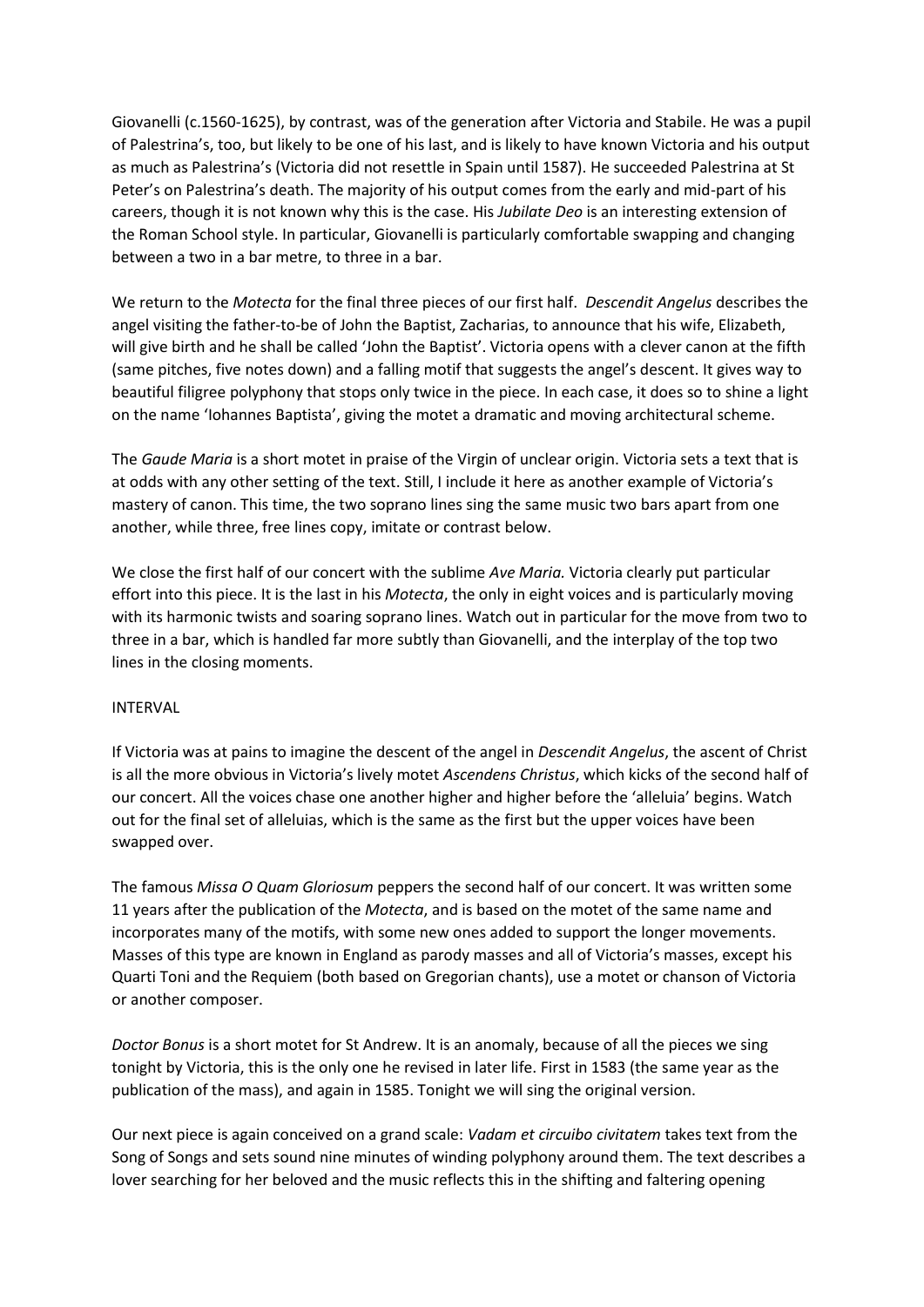pages. The *secunda pars* begins with a description of the lover ('chosen out of thousands'), before the structural high point of the piece at 'Talis est dilectus meus' ('Such is my beloved').

Our final piece before the Mass' *Agnus Dei* is the motet for the feast of Corpus Christi: *O Sacrum Convivium*. Victoria took the priesthood, and so the sacramental focus of this piece will have had special resonance for him ('O sacred banquet, wherein Christ is received…'). There is particular emphasis on 'passionis ejus' ('his passion'), and the alleluias at the end of the piece. MJD

# CHOIR BIO

Established in 2014, the *Iken Scholars* are a London-based chamber choir dedicated to exploring hidden corners of the Renaissance repertoire. Recent performances at the Cadogan Hall, St John's Smith Square and St Paul's Cathedral have included masses and motets unheard in 400 years, as well as large-scale masterpieces from the central canon. Primarily focused on presenting unusual and liturgically-focused concerts in the capital, the choir is increasingly in demand in London's cathedrals and further afield. The group is made up of singers from London and close by, and directed by Matthew Dunn. For more information, visit our webpage: www.ikenscholars.co.uk.

# **CHOIRISTERS**

## Sopranos

Emily Field Sophie Cleobury Jenny Forsyth Katharina Dunn Nerissa Taysom

# Altos

Paul Smith Tristram Cooke Marion Harris Ed Button Chris Murphy

## Tenors

Andrew Balls Sidharth Prabhu-Naik James Green Conor Creeley

## Basses

Chris Jeanes William Hess Joachim Sabbat Ryan Pollock Tom Motley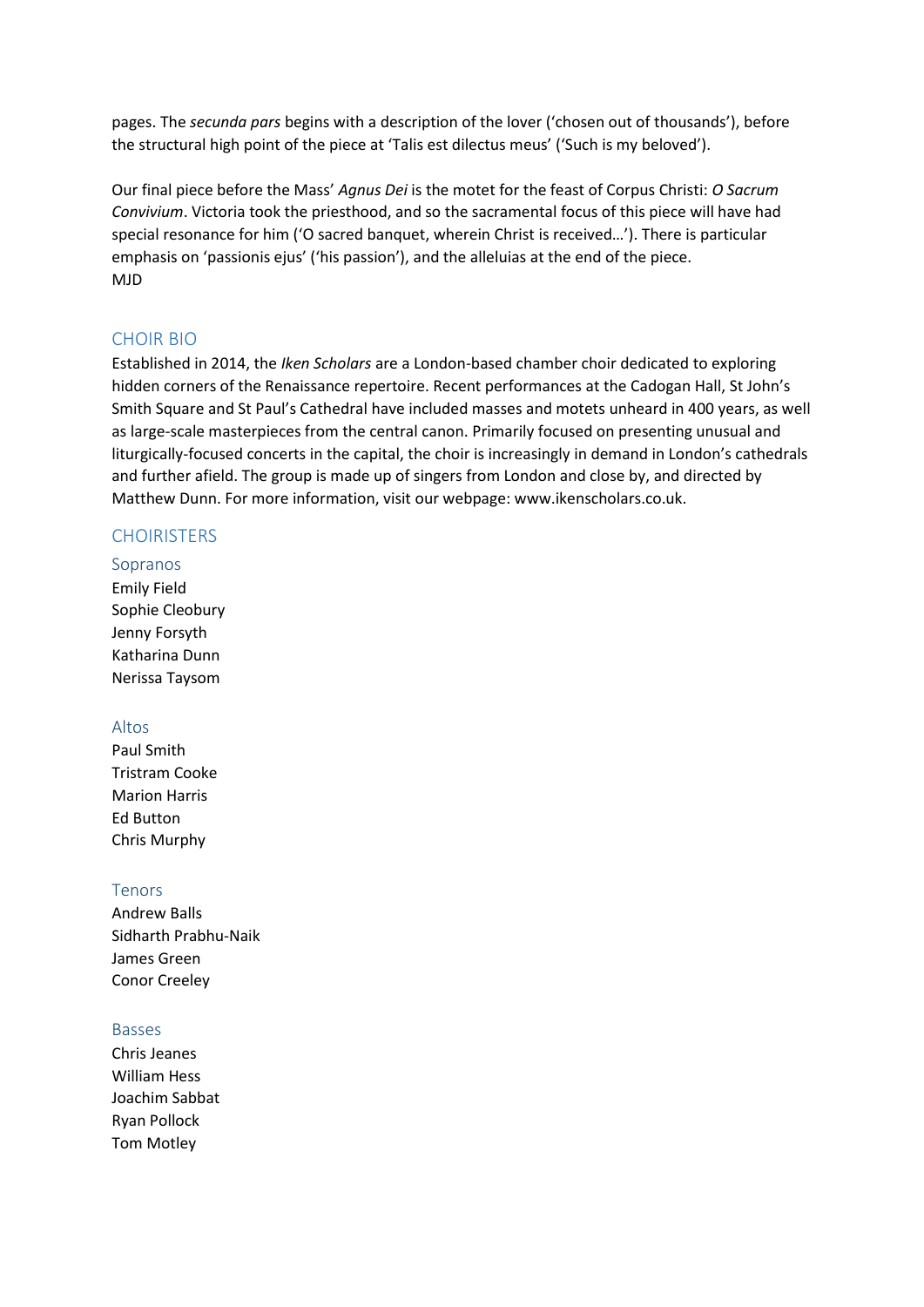# MATTHEW BIO

Matthew Dunn, director, formed the *Iken Scholars* (then Sacred Voices) in 2012 to perform programmes of hidden corners of the canon of Renaissance polyphony.

Originally from Manchester, he read music at Cambridge and wrote a master's thesis on the dissemination of French thirteenth-century polyphony in England.

He came to London in 2011, became a Fellow of the Royal College of Organists and became Organist and Director of Music at St Botolph without Aldgate, with its historic 1704 Renatus Harris instrument.

He set up *the Iken Scholars* in 2012. He continues to give organ recitals to unsuspecting audiences around the country.

When not conducting choirs or rooting through music archives, he has a job in FS professional services and (at the moment at least) is busy raising funds for a new piano at St Botolphs!

# **Translations**

#### *O quam gloriosum*

O quam gloriosum est regnum, in quo cum Christo gaudent omnes Sancti! Amicti stolis albis, sequuntur Agnum, quocumque ierit.

#### *Salve Regina*

Salve Regina, Mater Misericordiae, Vita, dulcedo, et spes nostra, Salve! Ad te clamamus, exsules filii Evae, Ad te suspiramus, gementes et flentes, In hac lacrimarum valle. Eja ergo, Advocata nostra, Illos tuos misericordes oculos ad nos converte Et Jesum, benedictum fructum ventris tui, Nobis, post hoc exilium, ostende, O clemens, O pia, O dulcis Virgo Maria.

## *Laudate Dominum*

Laudate Dominum, omnes gentes; laudate eum, omnes populi. Quoniam confirmata est super nos misericordia ejus, et veritas Domini manet in aeternum.

O how glorious is the kingdom in which all the saints rejoice with Christ, clad in robes of white they follow the Lamb wherever he goes.

Hail, Holy Queen, Mother of mercy, Our life, our sweetness and our hope! To thee do we cry, poor banished children of Eve, to thee do we send up our sighs, mourning and weeping in this valley of tears. Turn, then, most gracious advocate, thine eyes of mercy toward us, and after this, our exile, show unto us the blessed fruit of thy womb, Jesus. O clement, O loving, O sweet Virgin Mary.

O praise the Lord, all ye heathen: praise him, all ye nations. For his merciful kindness is ever more and more towards us: and the truth of the Lord endureth for ever.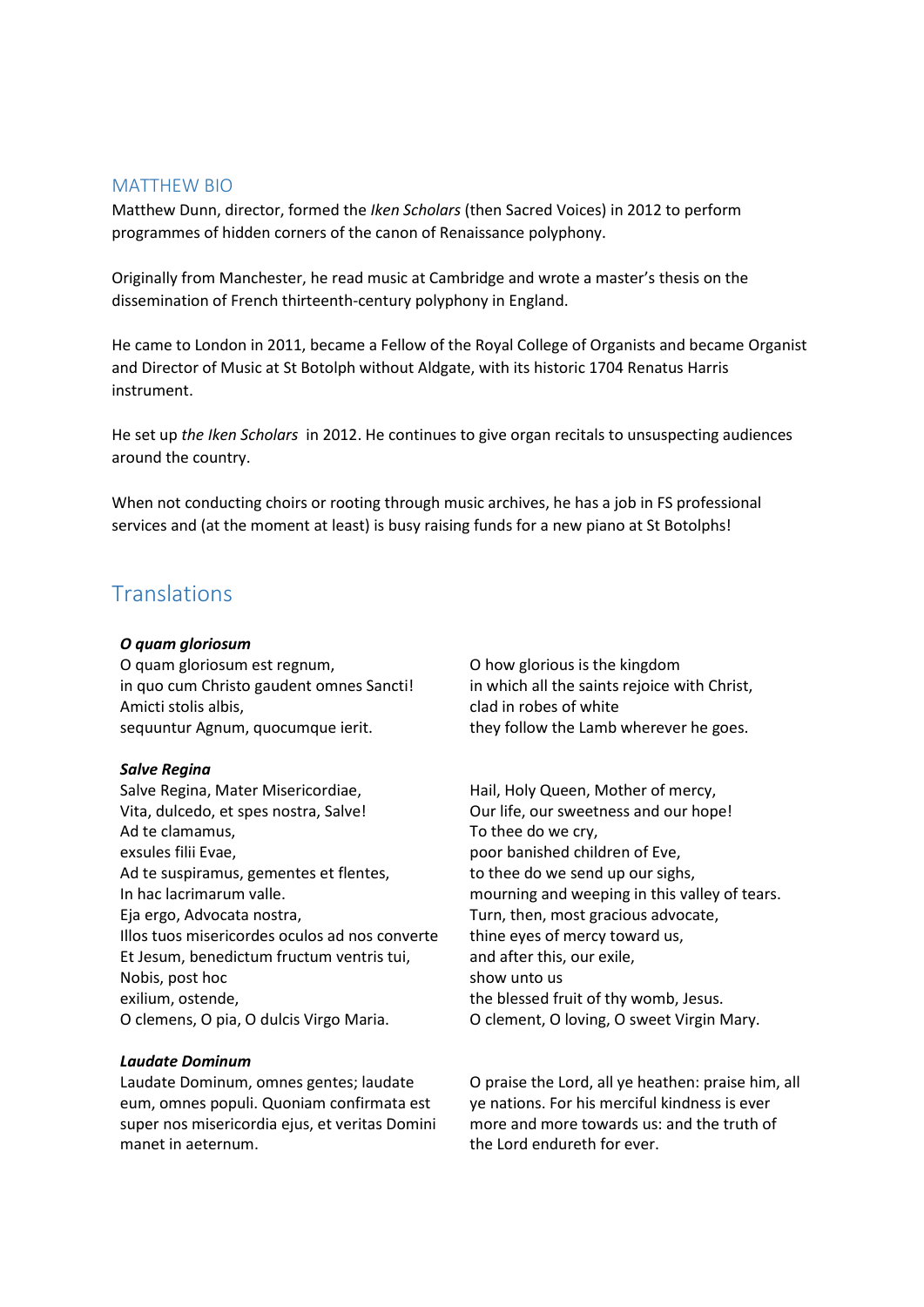#### *Tu es Petrus*

Tu es Petrus et super hanc petram aedificabo ecclesiam meam et portae inferi non praevalebunt adversus eam. Et tibi dabo claves regni caelorum.

Quodcumque ligaveris super terram, erit ligatum et in caelis, et quodcumque solveris super terram, erit solutum et in caelis. Et tibi dabo claves regni caelorum.

#### *Nunc dimittis*

Nunc dimittis servum tuum, Domine, secundum verbum tuum in pace: Quia viderunt oculi mei salutare tuum Quod parasti ante faciem omnium populorum: Lumen ad revelationem gentium, et gloriam plebis tuae Israel.

Gloria Patri, et Filio, et Spiritui Sancto: Sicut erat in principio, et nunc, et semper, et in sæcula sæculorum. Amen.

#### *Jubilate Deo*

Jubilate Deo, omnis terra; cantate, et exsultate, et psallite. Psallite Domino in cithara; in cithara et voce psalmi; in tubis ductilibus, et voce tubæ corneæ. Jubilate in conspectu regis Domini: moveatur mare, et plenitudo ejus; orbis terrarum, et qui habitant in eo.

#### *Descendit angelus*

Descendit angelus Domini ad Zachariam, dicens Accipe puerum in senectute tua: Et habebit nomen Joannes Baptista. Ne timeas, quoniam exaudita est oratio tua, et Elisabeth uxor tua pariet tibi filium: Et habebit nomen Joannes Baptista.

You are Peter, And upon this Rock I will build My Church: and the gates of hell shall not overcome it. And I will give you the keys to the kingdom of heaven.

Whatever you bind upon earth shall be bound in heaven, and whatever you release upon earth shall be released in heaven, and I will give you the keys to the kingdom of Heaven.

Lord, now lettest thou thy servant depart in peace: according to thy word. For mine eyes have seen: thy salvation, Which thou hast prepared: before the face of all people; To be a light to lighten the Gentiles: and to be the glory of thy people Israel.

Glory be to the Father, and to the Son: and to the Holy Ghost; As it was in the beginning, is now, and ever shall be: world without end. Amen.

Shew yourselves joyful unto the Lord, all ye lands: sing, rejoice, and give thanks. Praise the Lord upon the harp: sing to the harp with a psalm of thanksgiving. With trumpets also and shawms: O shew yourselves joyful before the Lord the King. Let the sea make a noise, and all that therein is: the round world, and they that dwell therein.

The angel of the Lord appeared to Zacharias and said: accept a boy in your old age: and he will have the name John the Baptist. Do not be afraid, for your prayer has been heard, and your wife Elizabeth will bear you a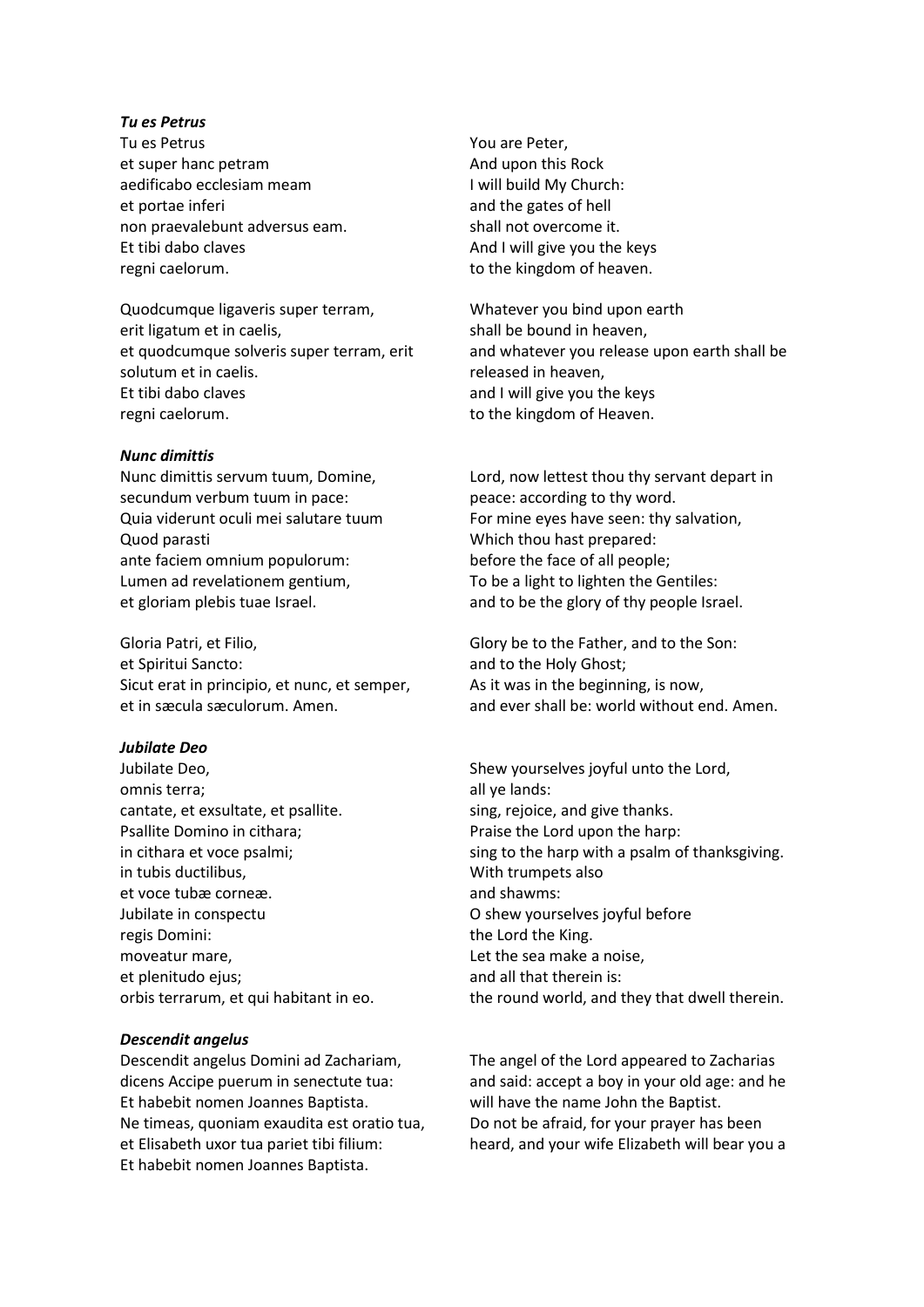#### *Gaude Maria Virgo*

Gaude Maria Virgo, cunctas haereses sola interemisti, in universo mundo. Alleluia.

#### *Ave Maria*

Ave Maria, gratia plena, Dominus tecum; benedicta tu in mulieribus, et benedictus fructus ventris tui, Jesus. Sancta Maria, Mater Dei, ora pro nobis peccatoribus, nunc et in hora mortis nostrae. Amen.

#### *Ascendens Christus*

Ascendens Christus in altum, captivam duxit captivitatem: dedit dona hominibus. Alleluia.

# *Missa* **O Quam Gloriosum:** *Kyrie*

Kyrie eleison; Christe eleison; Kyrie eleison.

## *Missa* **O Quam Gloriosum:** *Gloria*

Gloria in excelsis Deo et in terra pax hominibus bonae voluntatis. Laudamus te; benedicimus te; adoramus te; glorificamus te; gratias agimus tibi propter magnam gloriam tuam. Domine Deus, Rex caelestis, Deus Pater omnipotens. Domine Fili unigenite, Jesu Christe, Domine Deus, Agnus Dei, Filius Patris, qui tollis peccata mundi, miserere nobis; qui tollis peccata mundi, suscipe deprecationem nostram. Qui sedes ad dexteram Patris, miserere nobis. Quoniam tu solus Sanctus, tu solus Dominus, tu solus Altissimus, Jesu Christe,

son: and he will have the name John the Baptist.

Rejoice, O Virgin Mary, for alone thou hast put an end to all heresies, in the whole world.

Hail Mary, full of grace, the Lord is with thee; blessed art thou among women, and blessed is the fruit of thy womb, Jesus. Holy Mary, Mother of God, pray for us sinners, now and at the hour of our death. Amen.

Christ, ascending on high, led captivity captive: He gave gifts to men. Alleluia.

Lord, have mercy; Christ, have mercy; Lord, have mercy.

Glory be to God in the highest and on earth peace to men of good will. We praise Thee; we bless Thee; we worship Thee; we glorify Thee; We give thanks to Thee for Thy great glory. O Lord God, Heavenly King, God the Father Almighty. O Lord Jesus Christ, the only begotten Son. Lord God, Lamb of God, Son of the Father, Thou that takest away the sins of the world, have mercy upon us; Thou that takest away the sins of the world, receive our prayer. Thou that sittest at the right hand of the Father, have mercy upon us. For Thou only art holy, Thou only art the Lord, Thou only art the most high, Jesus Christ,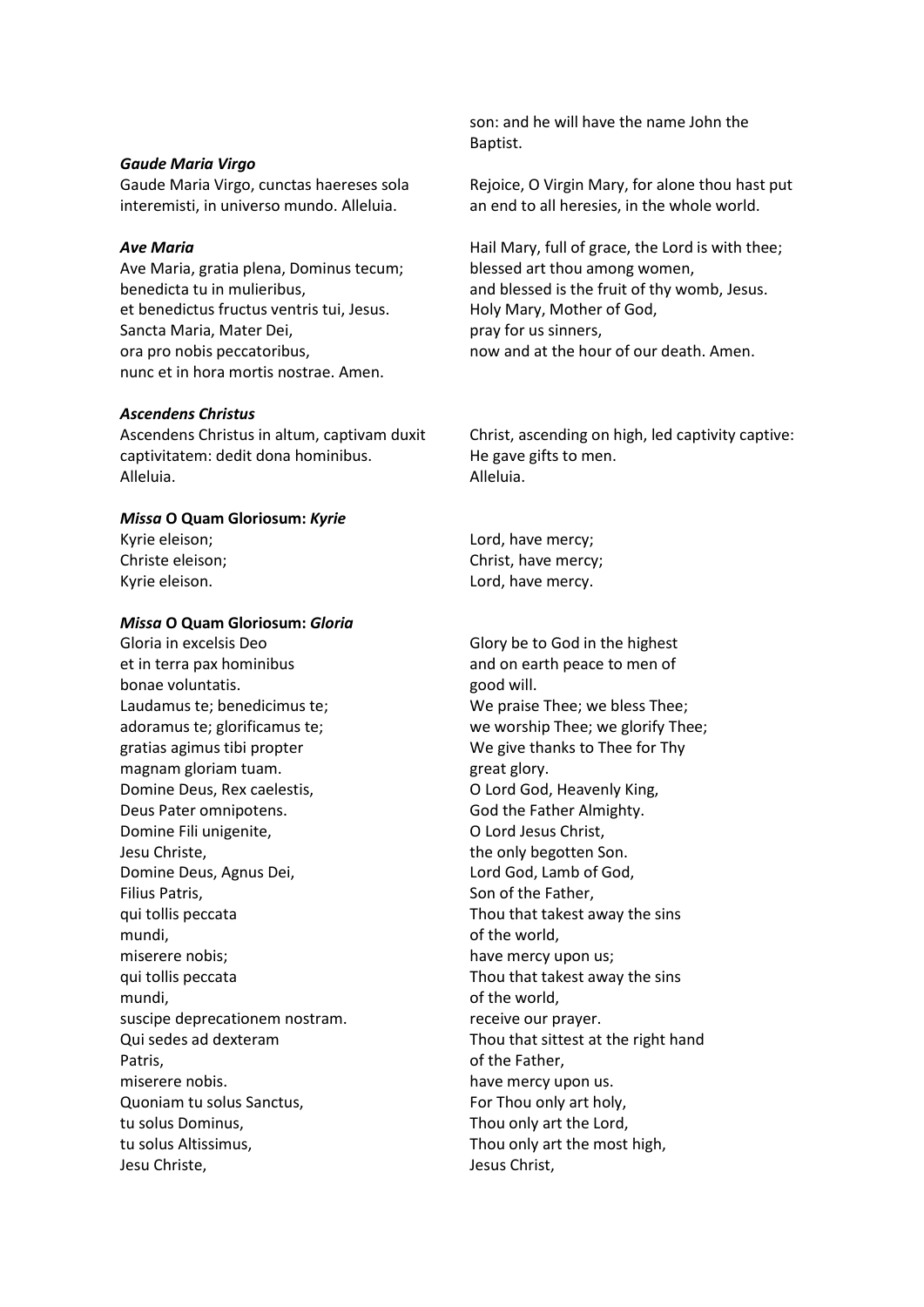cum Sancto Spiritu in gloria Dei Patris. Amen.

#### *Doctor bonus*

Doctor bonus, amicus Dei Andreas ducitur ad crucem. Aspiciens a longe, vidit crucem et dixit: "Salve crux, suscipe discipulum eius qui pependit in te magister meus Christus."

#### *Missa* **O Quam Gloriosum:** *Credo*

Credo in unum Deum; Patrem omnipotentem, factorem caeli et terrae, visibilium omnium et invisibilium.

Credo in unum Dominum Jesum Christum, Filium Dei unigenitum, et ex Patre natum ante omnia sæcula. Deum de Deo, lumen de lumine, Deum verum de Deo vero, Genitum non factum, consubstantialem Patri: per quem omnia facta sunt. Qui propter nos homines, et propter nostram salutem descendit de caelis. Et incarnatus est de Spiritu Sancto ex Maria Virgine: et homo factus est. Crucifixus etiam pro nobis, sub Pontio Pilato, passus et sepultus est. Et resurrexit tertia die secundum Scripturas: et ascendit in caelum. Sedet ad dexteram Patris: et iterum venturus est cum gloria, judicare vivos et mortuos: cujus regni non erit finis.

together with the Holy Ghost in the glory of God the Father. Amen.

A virtuous teacher and friend of God, Andrew was led to the cross. Looking from afar, he saw the cross and said: "Hail, cross, receive a disciple of Him who hung on you, Christ, my master."

I believe in one God; the Father almighty, maker of heaven and earth, and of all things visible and invisible.

And in one Lord Jesus Christ, the only begotten Son of God, begotten of the Father before all worlds. God of God, light of light, true God of true God, begotten not made, being of one substance with the Father: by Whom all things were made. Who for us men, and for our salvation descended from heaven. And was incarnate by the Holy Ghost of the Virgin Mary: and was made man. He was crucified also for us, suffered under Pontius Pilate, died and was buried. And on the third day He rose again according to the Scriptures: and ascended into heaven. He sitteth at the right hand of the Father: and He shall come again with glory, to judge the living and the dead: and His kingdom shall have no end.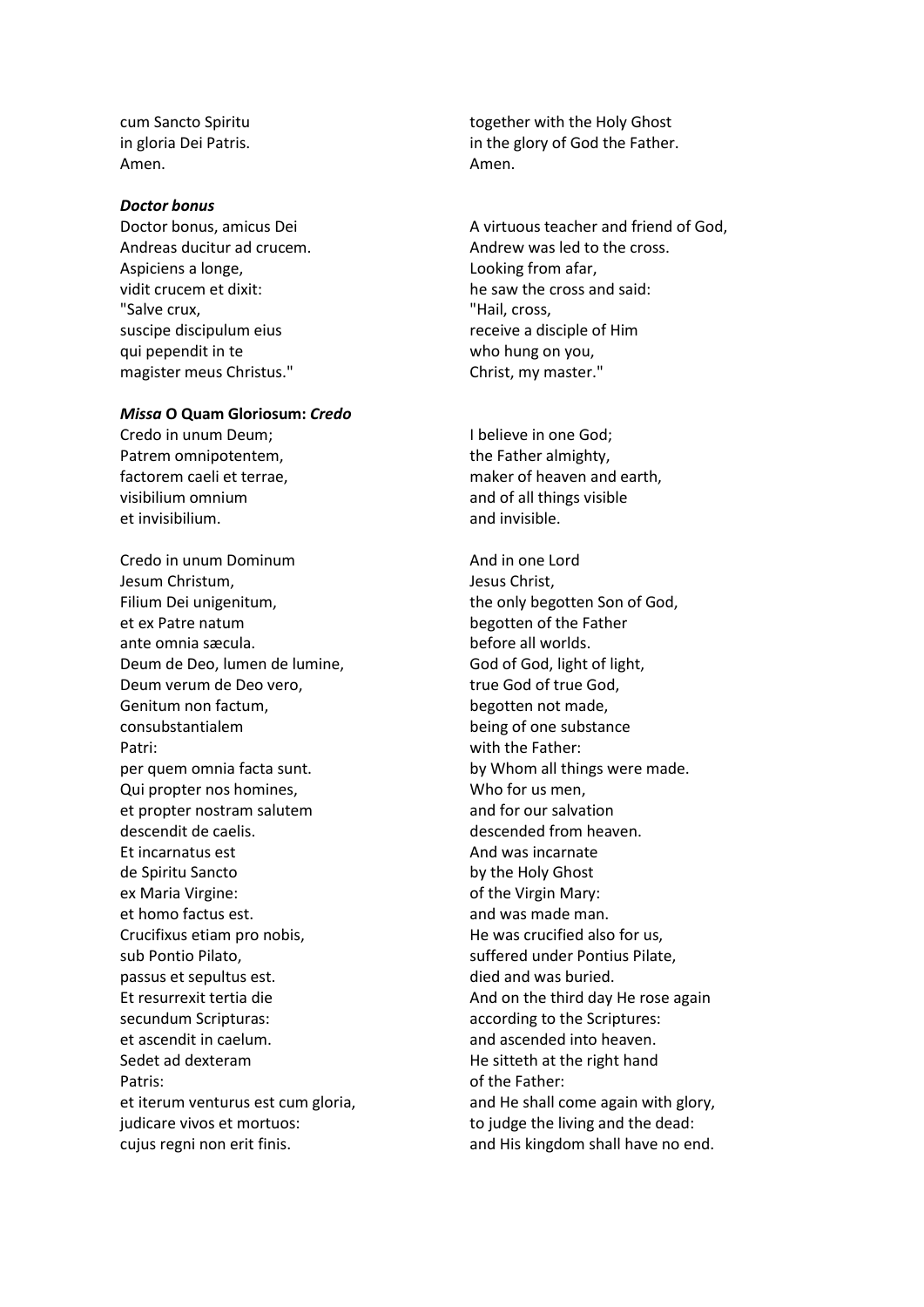Credo in Spiritum Sanctum, Dominum, et vivificantem: qui ex Patre Filioque procedit. Qui cum Patre et Filio simul adoratur et conglorificatur: qui locutus est per Prophetas.

Credo in unam sanctam catholicam et apostolicam Ecclesiam. Confiteor unum baptisma in remissionem peccatorum. Et expecto resurrectionem mortuorum et vitam venturi sæculi. Amen.

#### *Vadam et circuibo*

Vadam et circuibo civitatem: per vicos et plateas quaeram quem diligit anima mea; quaesivi illum, et non inveni. Adiuro vos, filiae Jerusalem, si inveneritis dilectum meum, ut annuntietis ei quia amore langueo.

Qualis est dilectus tuus, quia sic adiurasti nos? Dilectus meus candidus et rubicundus, electus ex milibus. Talis est dilectus meus, et est amicus meus, filiae Jerusalem. Quo abiit dilectus tuus, o pulcherrima mulierum? Quo declinavit? et quaeremus eum tecum. Ascendit in palmam, et apprehendit fructus eius.

## *Missa* **O Quam Gloriosum:** *Sanctus & Benedictus*

Sanctus, Sanctus, Sanctus, Dominus Deus Sabaoth; pleni sunt caeli et terra gloria tua. Hosanna in excelsis.

Benedictus qui venit in nomine Domini. Hosanna in excelsis.

#### *O sacrum convivium*

I believe in the Holy Ghost, the Lord, and giver of life: Who prodeedeth from the Father and the Son. Who with the Father and the Son together is worshipped and glorified: as it was told by the Prophets.

And I believe in one holy catholic and apostolic Church. I acknowledge one baptism for the remission of sins. And I await the resurrection of the dead and the life of the world to come. Amen.

I will rise, and will go about the city: in the streets and the broad ways I will seek him whom my soul loveth: I sought him, and I found him not.I adjure you, O daughters of Jerusalem, if you find my beloved, that you tell him that I languish with love.

What manner of one is thy beloved, that thou hast so adjured us? My beloved is white and ruddy, chosen out of thousands. Such is my beloved, and he is my friend, O ye daughters of Jerusalem. Whither is thy beloved gone, O thou most beautiful among women? Whither is he turned aside, and we will seek him with thee? I will go up into the palm tree, and will take hold of the fruit thereof.

Holy, Holy, Holy, Lord God of Hosts; heaven and earth are full of Thy glory. Hosanna in the highest.

Blessed is He that cometh in the name of the Lord. Hosanna in the highest.

O sacrum convivium, in quo Christus sumitur; O sacred banquet, wherein Christ is received;